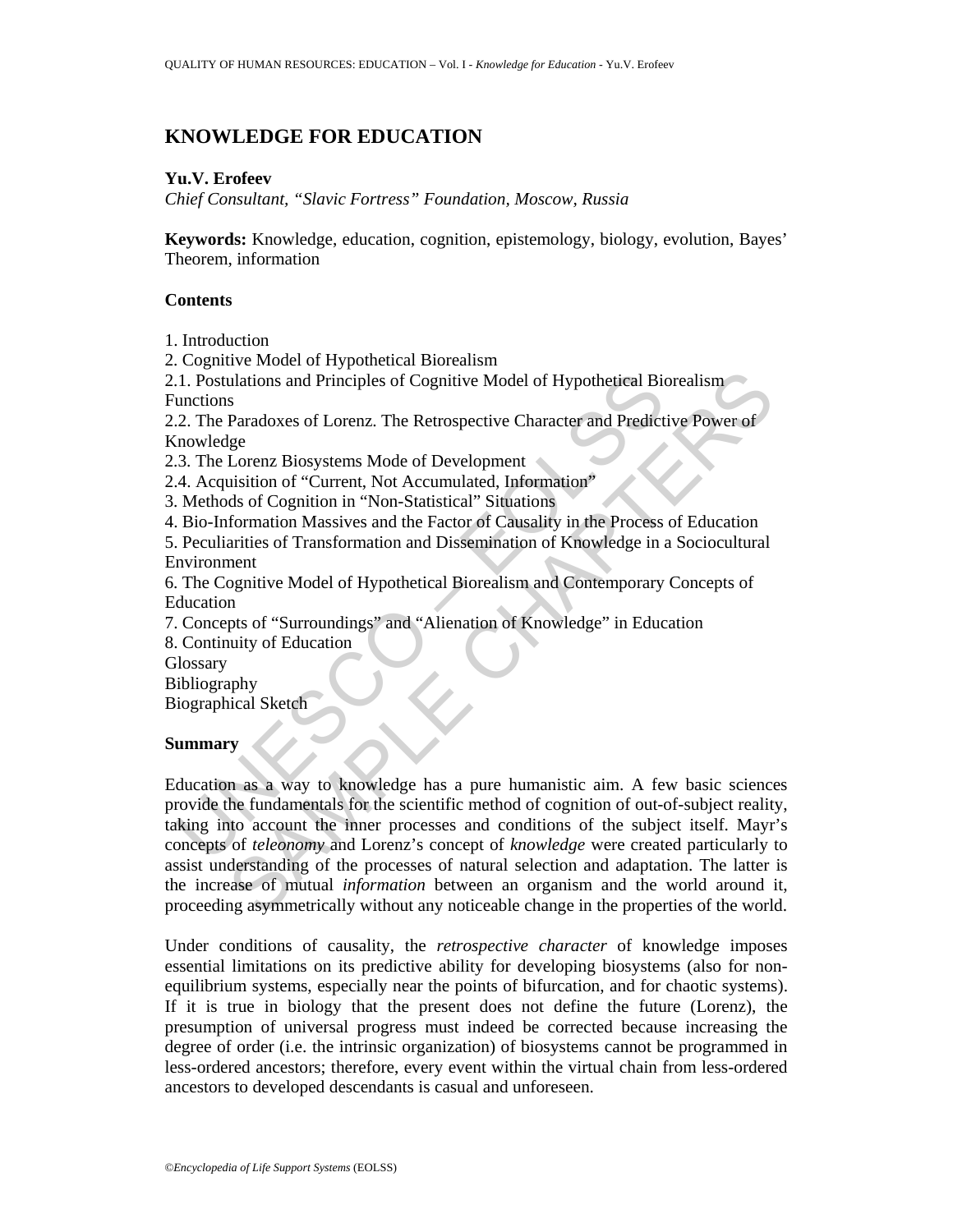The development of biosystems in the environment (*teleonomical* emanation and/or evolution) is realized as a *forced expansion*—the occupation and broadening of an ecological niche. This is strongly suppressed by the aggressively differentiating influence of an independently developing environment. By some appraisals, the *anthropological principle* **(see** *Knowledge of the Environment***)** limited the scope of this independence.

The possible mode of cognition is a permanent *a posteriori* correction of the picture of the world by means of natural science methodology. It is worth supposing the presence of a deep connection of Popper's criticism with Bayes' Theorem, governed by the probabilistic character of causality. Selection and blind variations are the main strategies of cognition process, also providing the base for all acquisitions of knowledge forming by evolutionary pathways.

### **1. Introduction**

". . . the advantage of knowledge is that wisdom preserves the life of him who has it." (*Ecclesiastes* **7,** 12)

by evolutionary pathways.<br> **Introduction**<br>
"... the advantage of knowledge is that wisdom<br>
preserves the life of him who has it." (*Ecclesiastes* 7, 12)<br>
lardly anybody can doubt today that the meaning of knowledge is no<br> Interior<br>
the advantage of knowledge is that wisdom<br>
ves the life of him who has it." (*Ecclesiastes* 7, 12)<br>
mybody can doubt today that the meaning of knowledge is not a possession<br>
s Francis Bacon proposed, but it is th Hardly anybody can doubt today that the meaning of knowledge is not a possession of power, as Francis Bacon proposed, but it is the salvation of the human race and of each person individually. It is widely known that the way to knowledge is through education. Arnold J. Toynbee in his dialogue with Daisaku Ikeda defined the aim of education as necessarily religious but not mercantile. Education has to be a search for understanding of the aims and meaning of life, which is fundamentally identical for all people—it is a decisive factor. That is the first aim of education. The second aim of education in this technological (information, etc.) era is professional activity. In Toynbee's opinion all who have an educationmust swear an oath to (like Hippocrates' δρχοζ [the Hippocratic oath]) to make use of professional knowledge and skill for the service of the people, and not for their exploitation; this is the third aim and meaning of education.

Knowledge is many-sided. But it can be precisely personified. The existence of knowledge bearers has particular significance in the process of education.

Education proper is a single-minded process of *creation* of new bearers of knowledge. It is possible that it is one of the important functions for conserving humankind.

Knowledge crystallized (as if spontaneously) from the magmatic chaos of information is not a synonym for scientific knowledge. The latter is a product of the living activity of science. The meaning of science consists of the creation of objective and significant knowledge that is independent of individuals, their personality and feelings, place and time. However, in reality knowledge grows with due regard for the virtues of the personality and feelings of its bearer, so the factor of time is not absolutely neutral (cf. Ilia Prigogine et al.).

A.L. Chizhevsky pointed out the necessity to date each scientific (chemical, physical, etc.) experiment because the characteristics of space-time are changing continuously. This reflects general empirical conformity to natural laws. This conformity to natural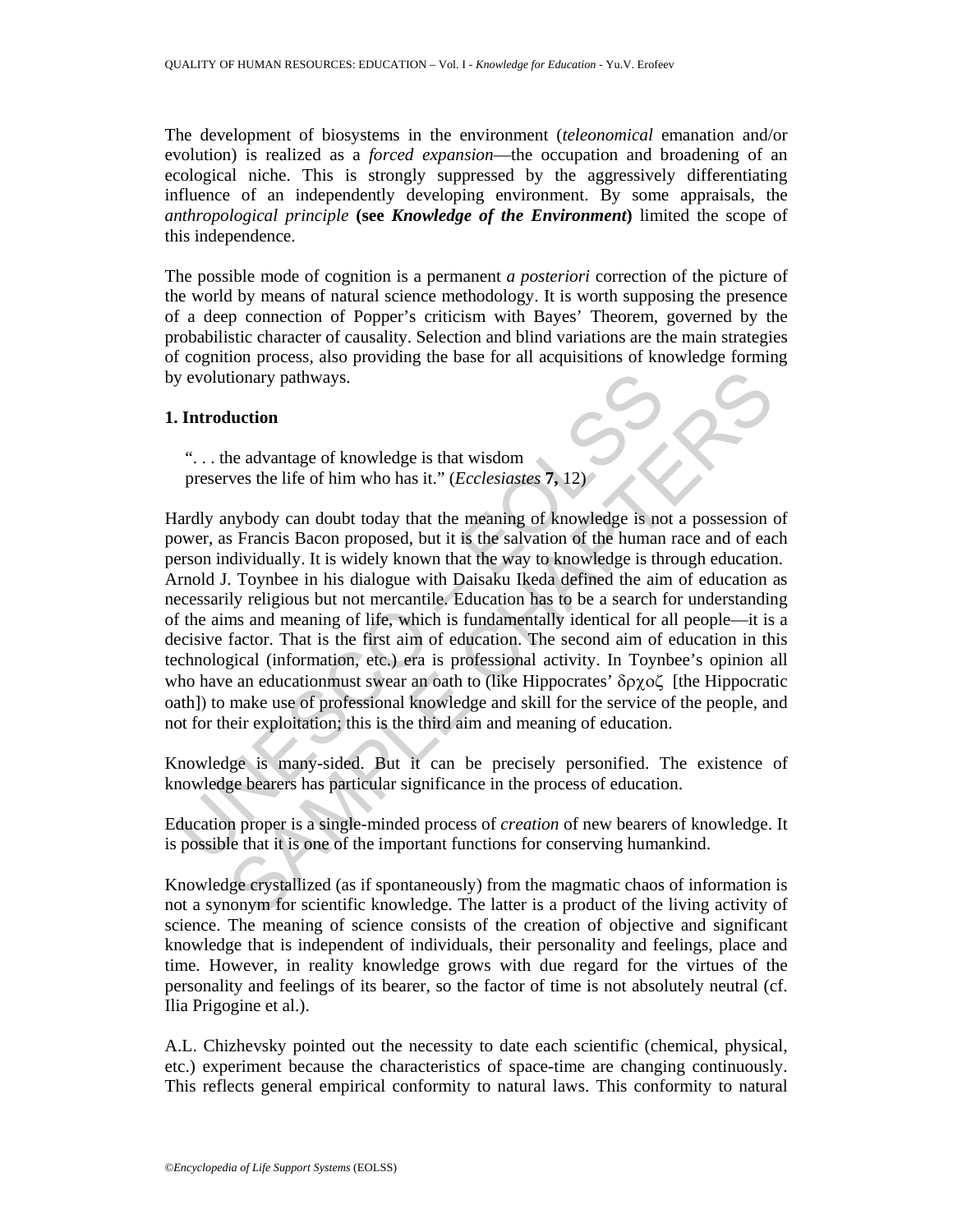laws was postulated by John Stewart Mill about the legal figurativeness of nature. In its modern interpretation this postulatation looks like an assertion about the "stickiness" of nature.

### **2. Cognitive Model of Hypothetical Biorealism**

Konrad Lorenz finished the "biologization" of Kant's cognitive model in the last third of the twentieth century. Friedrich Nietzsche and Rudolf Steiner approached this point earlier from the philosophical position, but they were not able to penetrate the specific barrier of reflection constructed by philosophy at the turn of the nineteenth and twentieth centuries—in the period of the expansion of science into the sphere of knowledge. In D.T. Campbell's opinion, classical epistemology previously tried to solve problems of knowledge without considering knowledge in the process of acquiring it.

Now a few basic sciences such as physics, chemistry, and astronomy, as well as biology, psychology, and sociology, provide fundamentals for "descriptive" epistemology, which is a *hypothetical,* conventional, presumptive description of the subject of knowledge and the world as an object of knowledge.

## **2.1. Postulations and Principles of Cognitive Model of Hypothetical Biorealism Functions**

roblems of knowledge without considering knowledge in the process compare of knowledge without considering knowledge in the process compare of the process compare of the synchronology, paychology, and sociology, provide fu of knowledge without considering knowledge in the process of acquiring it.<br>
few basic sciences such as physics, chemistry, and astronomy, as well psychology, unid sociology, provide fundamentals for "descriptive fundamenta Human cognition is a subject of study similar to other abilities of a person generated in the process of development for conserving the species. The basis of the *cognitive model of hypothetical biorealism* (CMHB) is human biology. Therefore, CMHB is able to form the human image in accordance with these fundamentals. The scientific method of cognition operates under the severe censorship of the principle of "objective nature" the first principle of CMHB (J. Monod). This principle is related to the subject of research.

The second principle of CMHB (Lorenz) is based on the premise that human cognition is a process of interaction where human beings as real and active living systems and cognizing subjects are faced with the real outside world—the object of their cognition. As follows the next supposition forms the basis of CMHB: a subject of cognition and a knowable object are equally realistic. Hence, the third of Lorenz's principles of CMHB follows: during the cognition of outer reality it is necessary to take into account the inner processes and conditions of the subject itself.

Life is a process of cognition that (according to the third principle) rightly regards physiology and phenomenology as equivalent sources of knowledge.

Two new concepts were formed within the framework of CMHB for understanding the processes of natural selection and adaptation. Adaptation is the increase of mutual information between an organism and the world around it, proceeding asymmetrically without any noticeable change of the properties of that world.

The first is the concept of expediency for the conservation of the species, or *teleonomy.*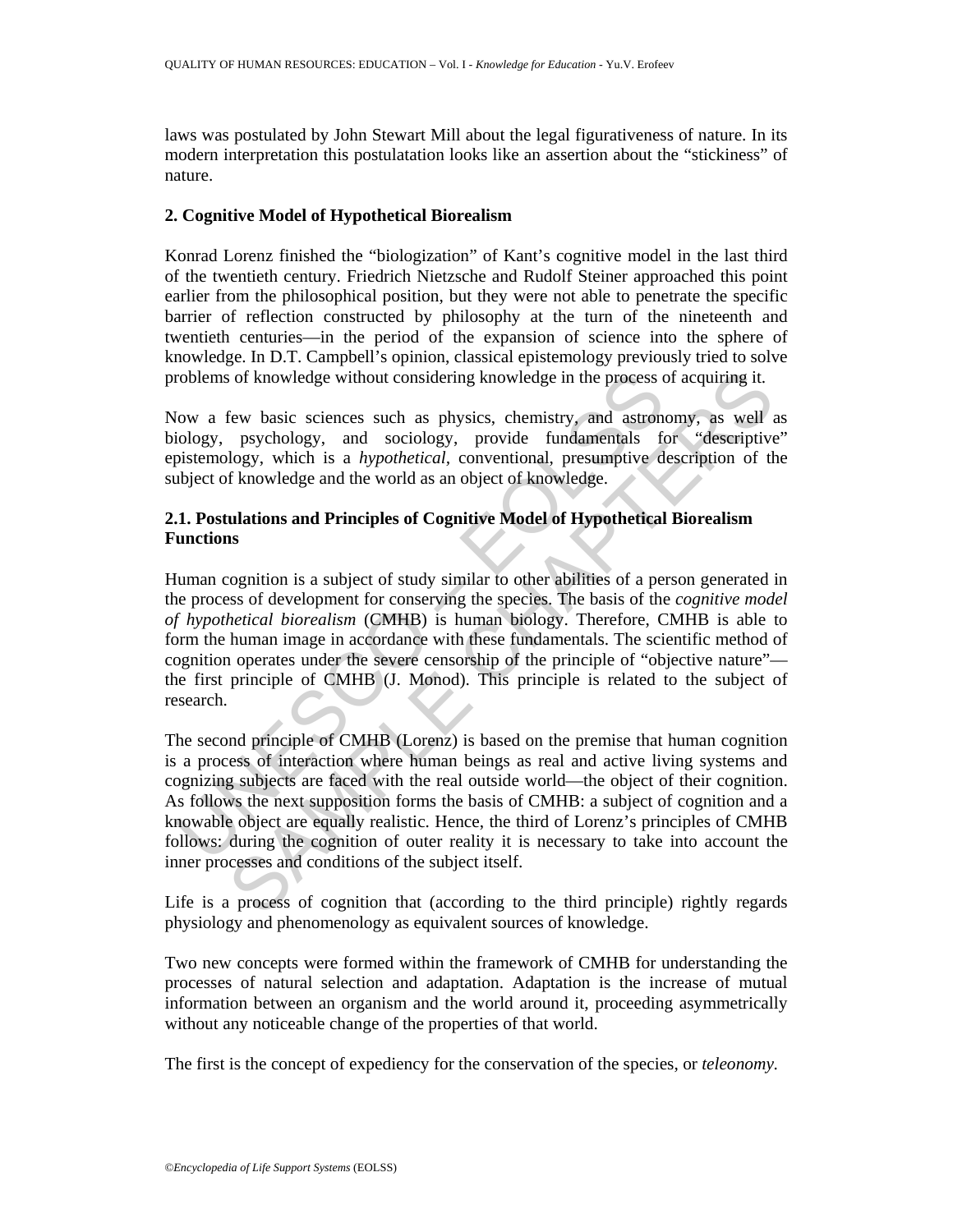The second concept is knowledge proper. Any cognitive model constitutes a scheme of substantiation of knowledge. There are only two existing schemes: those of Aristotle-Descartes (A-D) and Popper-Einstein (P-E). The A-D scheme of the substantiation of knowledge is based on prearranged "universal absolute fundamentals"; the opposite P-E scheme operates cyclically on the basis of restricted *temporary hypotheses*—the latter doomed to permanent renovation.

According to Lorenz, the whole range of "built-in perceiving apparatus" from the nanoscale of the genome to macro-organisms, has the capacity to change when receiving "changing" new knowledge. So this "perceiving apparatus" belongs to the P-E scheme. Popper corroborated that *the thing in itself* is unknowable: "We can only know its appearances which are to be understood (as pointed out by Kant) as resulting from the thing in itself and from our perceiving apparatus. Thus the appearances result from a kind of interaction between the things in themselves and ours elves."

Also according to Lorenz, evolution is a process of cognition.

If as a result of adoption (not only of receipt) of any information by the living (*dissipative*) system its entropy is decreasing in the process of development, then the biological stability of this system must increase. That promotes the conservation of the species.

ing in itself and from our perceiving apparatus. Thus the appearannel of interaction between the things in themselves and ours elves."<br>
Also according to Lorenz, evolution is a process of cognition.<br>  $\therefore$  as a result of itself and from our perceiving apparatus. Thus the appearances result from<br>the interaction between the things in themselves and ours elves."<br>
ording to Lorenz, evolution is a process of cognition.<br>
result of adoption (not In principle, genetics and the theory of information both allow consideration of any biosystem as a system of treating information. The change of information (not the change of organism) is supposed to be the basis of biological evolution; moreover, only genetic information encoded in DNA is actually involved in this process. So, according to the theory of information, the development of biosystems is information development, the decisive role of which is the adaptively valuable changes of treating of cognitive information.

The character of information pooled from the environment and the result of its adoption by contemporary populations of *Homo sapiens* is investigated by physiological anthropology **(see** *Bio-Social Knowledge: Human Adaptation in Different Ecological Niches of the Earth)* and ecological physiology.

## **2.2. The Paradoxes of Lorenz. The Retrospective Character and Predictive Power of Knowledge**

The first paradox of Lorenz (pL1) is: *the experience of the individual follows evolution.* The pL1 can be formulated (according to G.D. Gachev) as a way of filling the gap in antinomies by "the unity between logic and history": when logic doesn't find a way out it calls for help from history because the latter is a specific non-existence. Actually, the past does not exist but everyone senses history as "filled and known." It is as if *Homo sapiens* permanently breaks the Bayes' Theorem (BT) (the applicability of BT defines "past experience" as *B[(a priori)Ci]*) always acting in accordance with *the retrospective character of knowledge.* Knowledge approaches the finding out of "memories about the future" because it appeals permanently to "experience" and "history." In this view, Popper's criticism is also retrospective.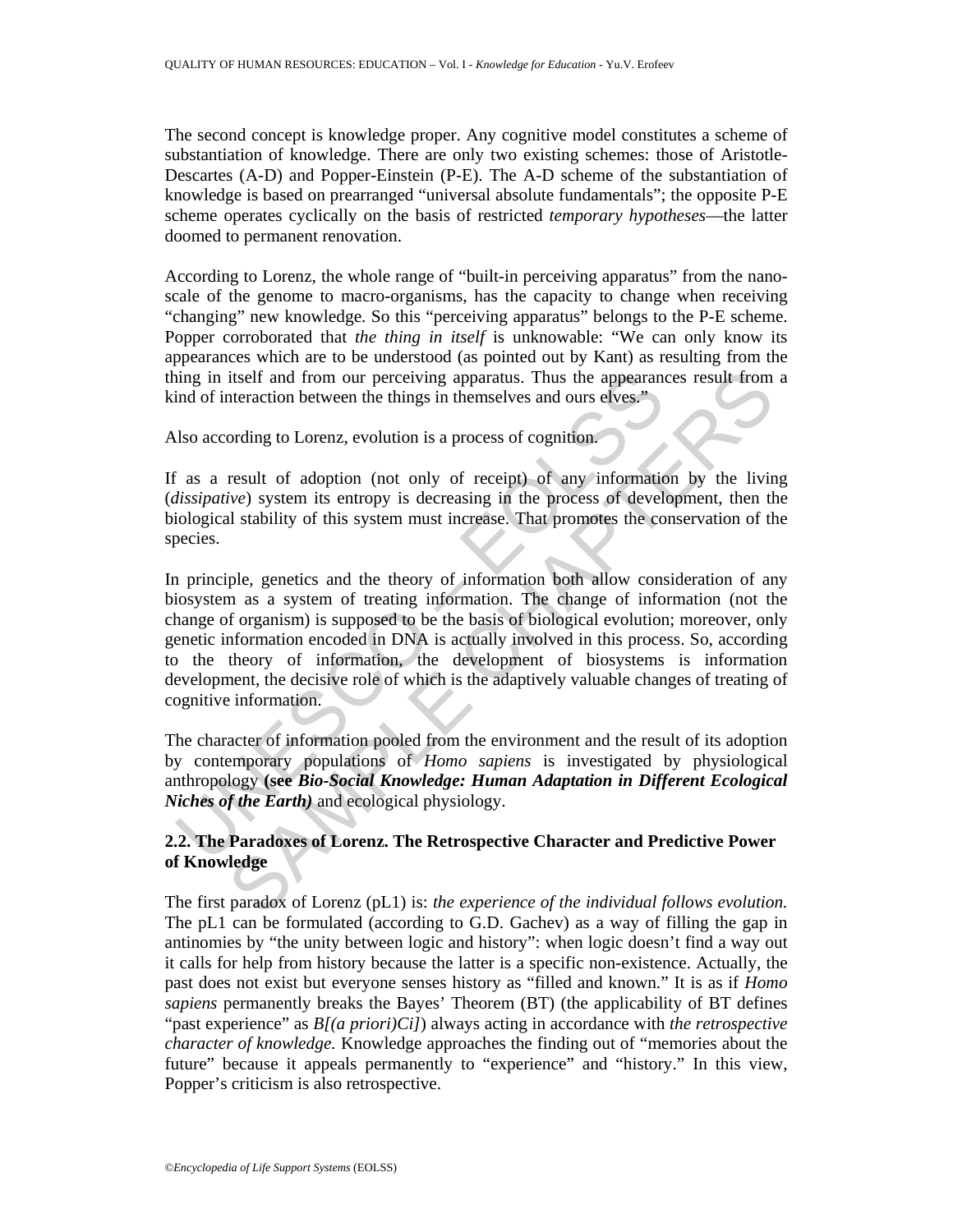The possible way of cognition is a permanent *a posteriori* correction of the picture of the world by means of natural science methodology **(see** *Methodological Knowledge***)**. It is worth supposing the presence of a deep connection of Popper's criticism with BT, governed by the probabilistic character of causality. Is *causality* a specific human form of thinking (Lorenz) or atavistic "great animal induction" (D.T. Campbell)? Both cases can be written with the formula of Bayes:

$$
(i / j) = (j / i) \cdot [(a priori)Ci] \cdot {\sum_i B(Ej/Ci)} \cdot [(a priori)Ci] \}^{-1}
$$
 (1)

where:  $i =$  number of causes;

 $j =$  number of events;

 $[(a priori)$ Ci] = a priori probabilities of Ci;

 $(i / i) = a$  *posteriori* probabilities of *i* caused by *j* ("renewal of the past");

 $(j/i)$  = probabilities of j caused by i ; the mechanism of connection between them may be known

or unknown ("prediction");

or:

 $(i/j) \neq (j/i)$  (2)

So, (1) or (2) proves the presence of fundamental asymmetry between "renewal of the past" and "prediction."

Under conditions of *causality* the retrospective character of knowledge imposes essential limitations on its predictive ability for developing biosystems, named hereinafter as "Lorenz Biosystems" (LBs).

*a priori*)Ci] = a priori probabilities of Ci;<br>  $f_j$  = *a posteriori* probabilities of *i* caused by *j* ("renewal of the past")<br>  $f_i$  = probabilities of *j* caused by *i* ; the mechanism of connection be<br>
known<br>  $f_i$  =  $B(1)$  = a priori probabilities of Ci;<br>
posteriori probabilities of i caused by j ("renewal of the past");<br>
robabilities of j caused by i ; the mechanism of connection between them may<br>
m<br>
wn ("prediction");<br>  $B(2)$  prove The second paradox of Lorenz (pL2) is: *every superior organism has the majority of the characteristics of its ancestors but at the same time there is not any exact knowledge of a living creature which allows us to predict any of the characteristics of its developed descendants (DD).* If really "in biology the present does not define the future," then BT is useless for description of LBs.

Indeed, the presumption of universal progress must be corrected because increasing the degree of order of biosystems cannot be programmed in less-ordered ancestors (LOA); therefore, every event within the virtual chain  $LOA \rightarrow DD$  is casual and unforeseen.

The predictive power of knowledge is strongly limited in non-equilibrium systems, especially near the points of bifurcation. For chaotic systems, this limitation is defined by what is called the "Lyapunov temporal horizon."